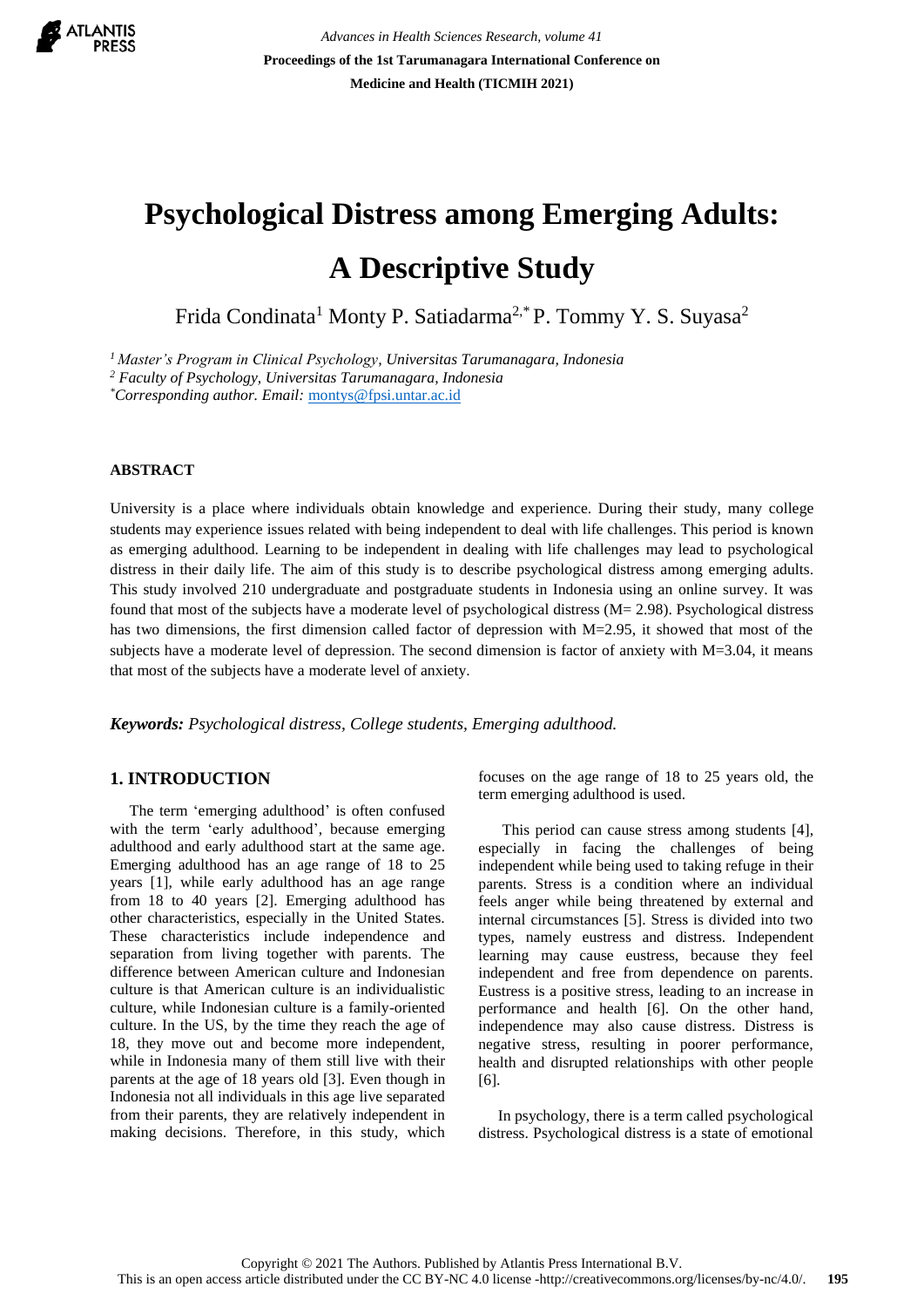suffering characterized by symptoms of depression and anxiety [7].

 Students in the emerging adulthood phase must face the challenges of psychological distress. If they are unable to cope with the conditions, they may suffer from depression or anxiety. The prevalence of psychological distress is rather significant and is increasing every year. Psychological distress in students is a prolonged issue that exists until now throughout the world [8]. In Indonesia, the Ministry of Health also obtained data on the prevalence of depression in 2018. The 2018 Basic Health Research data revealed that the prevalence of depression in Indonesia was 6 percent of the total population. Depression is also common among young people aged 15 to 24 years. As many as 6.2 percent of millennials are prone to depression [9].

 There are two factors or dimensions of psychological distress, namely anxiety and depression. Anxiety consists of nervousness, inability to calm down, restlessness and inability to stay still. Depression is marked by a state of fatigue, hopelessness, worthlessness, anhedonia, and individuals feel that everything they do requires a lot of effort [10].

There are two factors that influence psychological distress, namely; intrapersonal and situational factors. Intrapersonal factors affect a person's level of distress, where these intrapersonal factors consist of personality traits in which there are personality traits related to individual emotional tendencies, while situational factors are causes of distress which are usually influenced by an event or situation that can be dangerous to individual wellbeing. This has different impacts depending on the individual and the occasion. These situational factors can be further divided into three parts, namely physiological, cognitive, and social factors, Physiological factor includes the distress response displayed by individuals that is influenced by several parts of the brain. Cognitive factor, which includes beliefs and individual expectations can determine the psychological and physiological impact of environmental stressors. Lastly, social factor is the factor that has the most potential to cause distress that includes obstacles in social relationships of individuals such as grieving, unemployment, and many more [11]...

 Based on the explanation above, it is likely that the prevalence of psychological distress increases every year. Therefore, this study aims to describe psychological distress among emerging adults.

## **2. METHOD**

#### *2.1. Participants*

A total of 210 active undergraduate and postgraduate students aged 18-25 years were involved in this study. Based on the demographic data of the participants, most of the participants were female (73.8%). Most of the participants were 20 years old (31%). Most of the participants were active undergraduate students (85.2%), and most of the subjects were unemployed (63.8%).

**Table 1.** Participant's Demographics Data

| <b>Characteristics</b> |               | N<br>(210) | <b>Percenta</b><br>ge $(\%)$ |
|------------------------|---------------|------------|------------------------------|
| Gender                 | Female        | 155        | 73.8%                        |
|                        | Male          | 55         | 26.2%                        |
| Age (years)            | 18            | 9          | 4.3%                         |
|                        | 19            | 18         | 8.6%                         |
|                        | 20            | 65         | 31.0%                        |
|                        | 21            | 48         | 22.9%                        |
|                        | 22            | 30         | 14.3%                        |
|                        | 23            | 16         | 7.6%                         |
|                        | 24            | 11         | 5.2%                         |
|                        | 25            | 13         | 6.2%                         |
| <b>Educational</b>     | Undergraduate | 179        | 85.2%                        |
| <b>Status</b>          | Postgraduate  | 31         | 14.8%                        |
| <b>Employment</b>      | Employed      | 76         | 36.2%                        |
| <b>Status</b>          | Unemployed    | 134        | 63.8%                        |

### *2.2. Measurement*

Psychological distress was measured by the Kessler Psychological Distress Scale (K10). The K10 measuring instrument aims to measure the psychological distress experienced by an individual [12]. Questions were presented using a 5-options Likert scale (all of the time  $= 5$ , most of the time  $= 4$ , some of the time  $= 3$ , a little of the time  $= 2$ , none of the time  $= 1$ ). The K10 measuring instrument has two factors, namely the depression factor and anxiety factor. Depression factor includes item number 1, 4, 7, 8, 9, and 10 (e.g. In the past 4 weeks, about how often did you feel tired out for no good reason?) with a total of six items, and the anxiety factor includes item number 2, 3, 5, 6 (e.g. In the past 4 weeks, about how often did you feel nervous?) for a total of 4 items. In this study, the K10 measuring instrument was translated into Indonesian by the researcher and verified by experts. To determine the feasibility of the measuring instrument used, a reliability test was conducted, using the Cronbach's Alpha technique on SPSS for Windows version 26. Cronbach's Alpha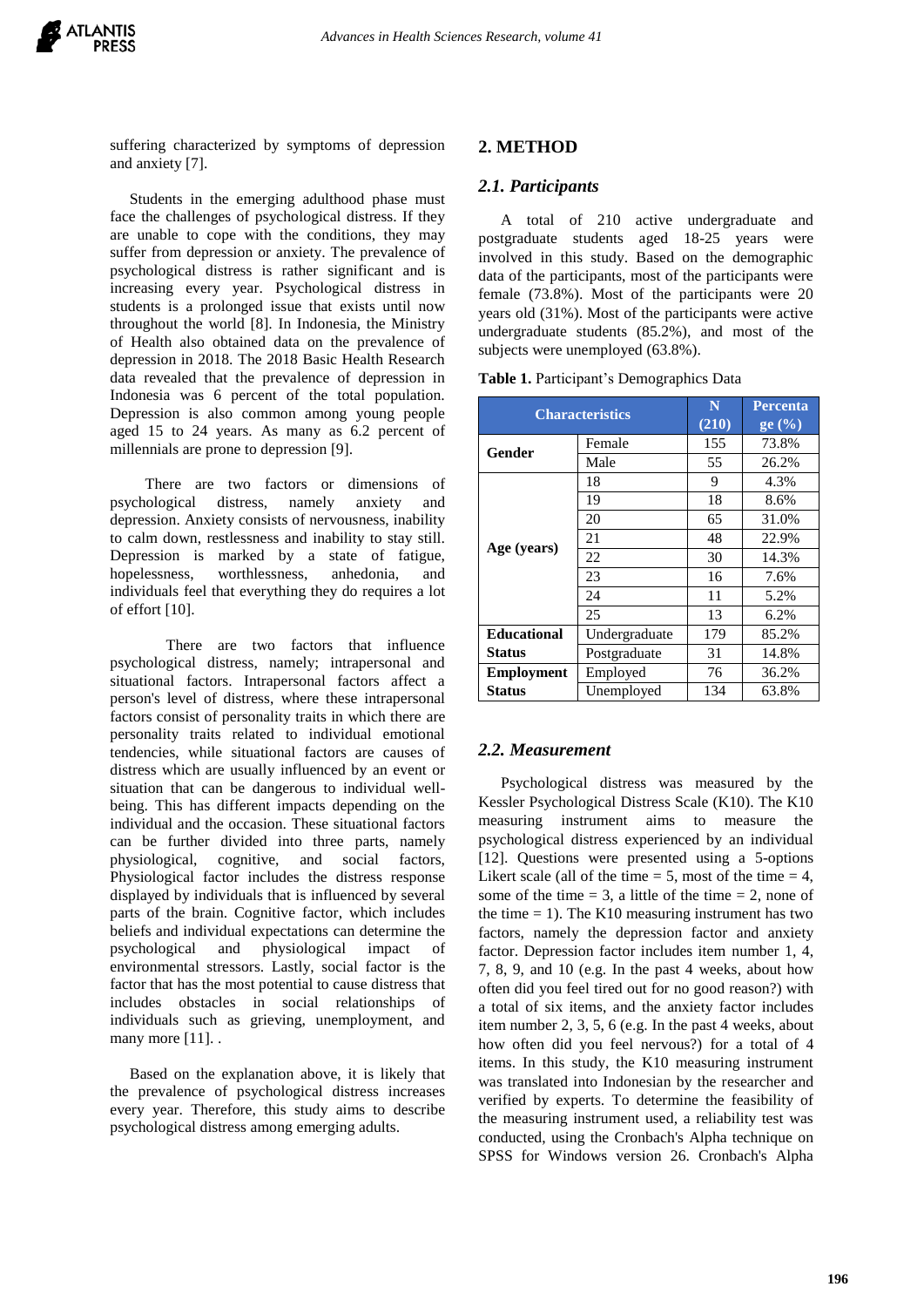value for the Kessler Psychological Distress Scale (K10) measuring instrument in this study was 0.915.

## **3. RESULTS AND DISCUSSION**

Spearman correlation technique is used in this research. The test results showed that the level of psychological distress experienced by emerging adulthood college students was moderate with a mean value of 2.98.

|                                  | M    | <b>SD</b> | $Cl$ 95% |      |                     |
|----------------------------------|------|-----------|----------|------|---------------------|
|                                  |      |           | $\bf{L}$ | UL   | <b>Categ</b><br>ory |
| Psychological<br><b>Distress</b> | 2.98 | 0.920     | 2.88     | 3.12 | Mode<br>-rate       |

**Table 2.** Description of Psychological Distress

In this study the mean value is higher than previous studies [13]. Previous research has a mean value of 1.45, which may be explained and caused by the difference in the number of participants and the different characteristics of participants.

Furthermore, the mean value of the factor of depression is 2.95, which shows that college students have moderate depression.

 The mean value of the factor of anxiety is 3.04, the mean value obtained shows that emerging adulthood college students have moderate anxiety.

|                                       |      |           | Cl 95% |      |               |
|---------------------------------------|------|-----------|--------|------|---------------|
|                                       | M    | <b>SD</b> | LL     | UL   | Categ<br>ory  |
| <b>Factor of</b><br><b>Depression</b> | 2.95 | 0.924     | 2.87   | 3.12 | Mode<br>-rate |
| <b>Factor of</b><br>Anxiety           | 3.04 | 1.063     | 2.85   | 3.14 | Mode<br>rate  |

**Table 3.** Description of Dimensions

 In this study, 56 subjects (26.7%) show a low level of psychological distress, 92 subjects (43.8%) show a moderate level of psychological distress and 62 (29.5%) subjects show a high level of psychological distress.

## **4. CONCLUSION AND SUGGESTIONS**

 Based on the results, it can be concluded that most of the subjects show moderate levels of psychological distress with a total of 92 subjects (M=2.98, SD=0.920).

 The advantage of this research is that in this study, the researcher presents the mean value of the dimensions of psychological distress.

 Further researchers can utilize qualitative research methods to explore the dynamics of psychological distress experienced by individuals, such as finding out other variables that lead to moderate psychological distress among college students.

## **AUTHORS' CONTRIBUTIONS**

FC, MPS, and PTYSS led the project. FC and MPS found the urge of specific sample for further research. FC and PTYSS conducted all statistical analyses. All authors reviewed the final manuscript.

#### **REFERENCES**

- [1] J. J. Arnett. Emerging adulthood a theory of development from the late teens through the twenties. American Psychological Association, 55(5), (2000), pp.. 469-480 DOI: 10.1037//0003- 066X.55.5.
- [2] A. F. Putri. Pentingnya orang dewasa awal menyelesaikan tugas perkembangannya. Schoulid: Indonesian Journal of School Counselling, 3(2), (2019), pp 35-40
- [3] A. Doremi. Some differences between indonesian and american culture, 2020. Retrieved from http://indonesiamengglobal.com/2020/12/thingsyou-should-know-about-american-culture-andindonesian-culture
- [4] T. L. Gall, D. R. Evans, & S. Bellerose. Transition to first year university: Patterns of change in adjustment across life domains and time. Journal of Social and Clinical Psychology, 19(4), (2000), pp. 544-567.
- [5] D. Bhargava & H. Trivedi. A study of causes of stress and stress management among youth. International Journal of Management & Social Sciences, 11(3), (2018), pp.108-117. DOI: http://dx.doi.org/10.21013/jmss.v11.n3.p1